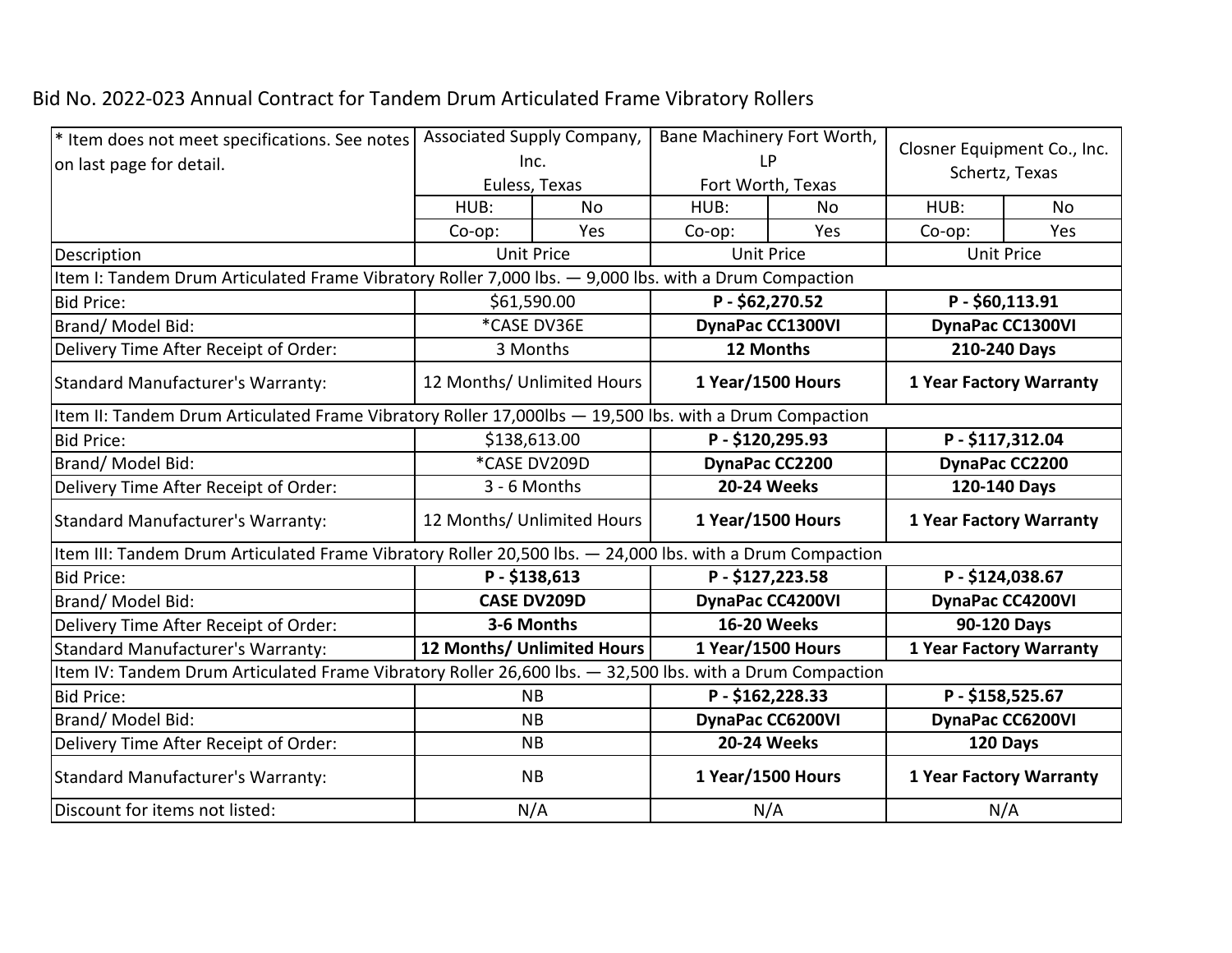## Bid No. 2022-023 Annual Contract for Tandem Drum Articulated Frame Vibratory Rollers

| <sup>*</sup> Item does not meet specifications. See notes                                                 | Holt Texas, LTD.<br>San Antonio, Texas                                                                |                  | Kirby Smith Machinery<br>Fort Worth, Texas |     | RB Everett & Co.<br>Haltom City, Texas |     |  |  |
|-----------------------------------------------------------------------------------------------------------|-------------------------------------------------------------------------------------------------------|------------------|--------------------------------------------|-----|----------------------------------------|-----|--|--|
| on last page for detail.                                                                                  |                                                                                                       |                  |                                            |     |                                        |     |  |  |
|                                                                                                           | HUB:                                                                                                  | No               | HUB:                                       | No  | HUB:                                   | No  |  |  |
|                                                                                                           | Co-op:                                                                                                | Yes              | $Co$ -op:                                  | Yes | Co-op:                                 | Yes |  |  |
| Description                                                                                               | <b>Unit Price</b>                                                                                     |                  | <b>Unit Price</b>                          |     | <b>Unit Price</b>                      |     |  |  |
|                                                                                                           | Item I: Tandem Drum Articulated Frame Vibratory Roller 7,000 lbs. - 9,000 lbs. with a Drum Compaction |                  |                                            |     |                                        |     |  |  |
| <b>Bid Price:</b>                                                                                         | P-\$56,513.54<br>\$72,819.00                                                                          |                  | \$62,344.00                                |     |                                        |     |  |  |
| Brand/Model Bid:                                                                                          | <b>Caterpillar CB2.9</b>                                                                              |                  | Hamm HD13i VV                              |     | Bomag BW135AD-5                        |     |  |  |
| Delivery Time After Receipt of Order:                                                                     | 3 - 6 Months                                                                                          |                  | 60 Days                                    |     | 90-120 Days                            |     |  |  |
| Standard Manufacturer's Warranty:                                                                         | <b>12 Month Total Machine</b>                                                                         |                  | 1 Year/ 1000 Hour full                     |     | 1 Year/ 1000 Hour full                 |     |  |  |
|                                                                                                           | <b>Unlimited Hours</b>                                                                                |                  | Machine                                    |     | Machine                                |     |  |  |
| Item II: Tandem Drum Articulated Frame Vibratory Roller 17,000lbs — 19,500 lbs. with a Drum Compaction    |                                                                                                       |                  |                                            |     |                                        |     |  |  |
| <b>Bid Price:</b>                                                                                         | P-\$123,933.72                                                                                        |                  | \$126,714.00                               |     | \$139,297.00                           |     |  |  |
| Brand/Model Bid:                                                                                          | <b>Caterpillar CB7</b>                                                                                |                  | Hamm HD+ 70iVV                             |     | Bomag BW151AD-5                        |     |  |  |
| Delivery Time After Receipt of Order:                                                                     | 3-6 Months                                                                                            |                  | 60 Days                                    |     | 90-120 Days                            |     |  |  |
| Standard Manufacturer's Warranty:                                                                         | <b>12 Month Total Machine</b>                                                                         |                  | 1 Year/ 1000 Hour full                     |     | 1 Year/ 1000 Hour full                 |     |  |  |
|                                                                                                           | <b>Unlimited Hours</b>                                                                                |                  | Machine                                    |     | Machine                                |     |  |  |
| Item III: Tandem Drum Articulated Frame Vibratory Roller 20,500 lbs. — 24,000 lbs. with a Drum Compaction |                                                                                                       |                  |                                            |     |                                        |     |  |  |
| <b>Bid Price:</b>                                                                                         |                                                                                                       | \$163,936.73     | \$156,244.00<br>\$159,925.00               |     |                                        |     |  |  |
| Brand/ Model Bid:                                                                                         |                                                                                                       | Caterpillar CB10 | Hamm HD+ 110i VV                           |     | Bomag BW161AD-5                        |     |  |  |
| Delivery Time After Receipt of Order:                                                                     |                                                                                                       | 3-6 Months       | 60 Days                                    |     | 90-120 Days                            |     |  |  |
| Standard Manufacturer's Warranty:                                                                         | 12 Month Total Machine                                                                                |                  | 1 Year/ 1000 Hour full                     |     | 1 Year/ 1000 Hour full                 |     |  |  |
|                                                                                                           | <b>Unlimited Hours</b>                                                                                |                  | Machine                                    |     | Machine                                |     |  |  |
| Item IV: Tandem Drum Articulated Frame Vibratory Roller 26,600 lbs. — 32,500 lbs. with a Drum Compaction  |                                                                                                       |                  |                                            |     |                                        |     |  |  |
| <b>Bid Price:</b>                                                                                         |                                                                                                       | \$231,263.36     | \$189,819.00                               |     | \$190,908.00                           |     |  |  |
| Brand/Model Bid:                                                                                          |                                                                                                       | Caterpillar CB15 | Hamm HD+ 140iVV<br>Bomag BW206AD-5         |     |                                        |     |  |  |
| Delivery Time After Receipt of Order:                                                                     |                                                                                                       | 6 Months         | 90-120 Days<br>60 Days                     |     |                                        |     |  |  |
| Standard Manufacturer's Warranty:                                                                         | 12 Month Total Machine                                                                                |                  | 1 Year/ 1000 Hour full                     |     | 1 Year/ 1000 Hour full                 |     |  |  |
|                                                                                                           | <b>Unlimited Hours</b>                                                                                |                  | Machine                                    |     | Machine                                |     |  |  |
| Discount for items not listed:                                                                            |                                                                                                       | N/A              | 15%                                        |     | 0%                                     |     |  |  |